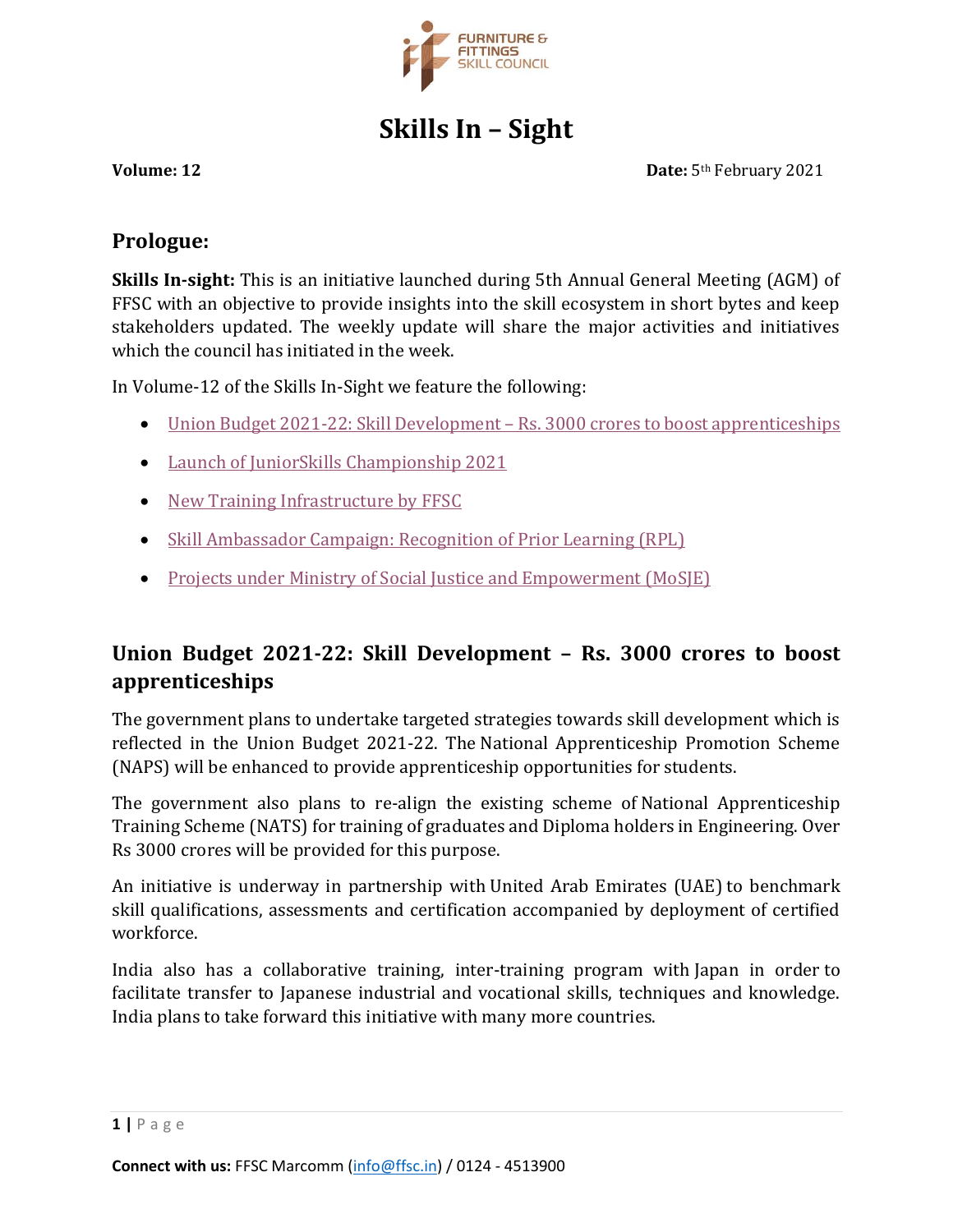

## <span id="page-1-0"></span>**Launch of Junior Skills Championship 2021**

NSDC in collaboration with CBSE held its first event for JuniorSkills Championship 2021 today. The championship, meant for students from classes VI-XII, shares the values & objectives of the Skill India Mission, emphasizing vocational skill training for the youth of the country in order to build a productive and self-reliant workforce.

The launch event was held online on 3rd February 2021. Event Link - [Click Here](https://www.facebook.com/SkillIndiaOfficial/videos/1807178572781741)



The championship aims at giving students practical insight into established and emergent skill categories, and access to industry experts who will guide them throughout JuniorSkills. The process and interactions with experts are also designed to help students make informed career choices.

JuniorSkills 2021 is a platform that emphasizes practical learning and encourages students to showcase their talent and gives them the opportunity to be groomed by industry experts in order to be recognized and rewarded for their abilities on a national scale.

The registration link for the competition is attached: [Registration Link](https://www.worldskillsindia.co.in/juniorskills2021/?fbclid=IwAR0wq92DMgl-AKkU_AEPj71zviirjD1L6stDwQTmVztbw0gYuCVtVtoJAqE)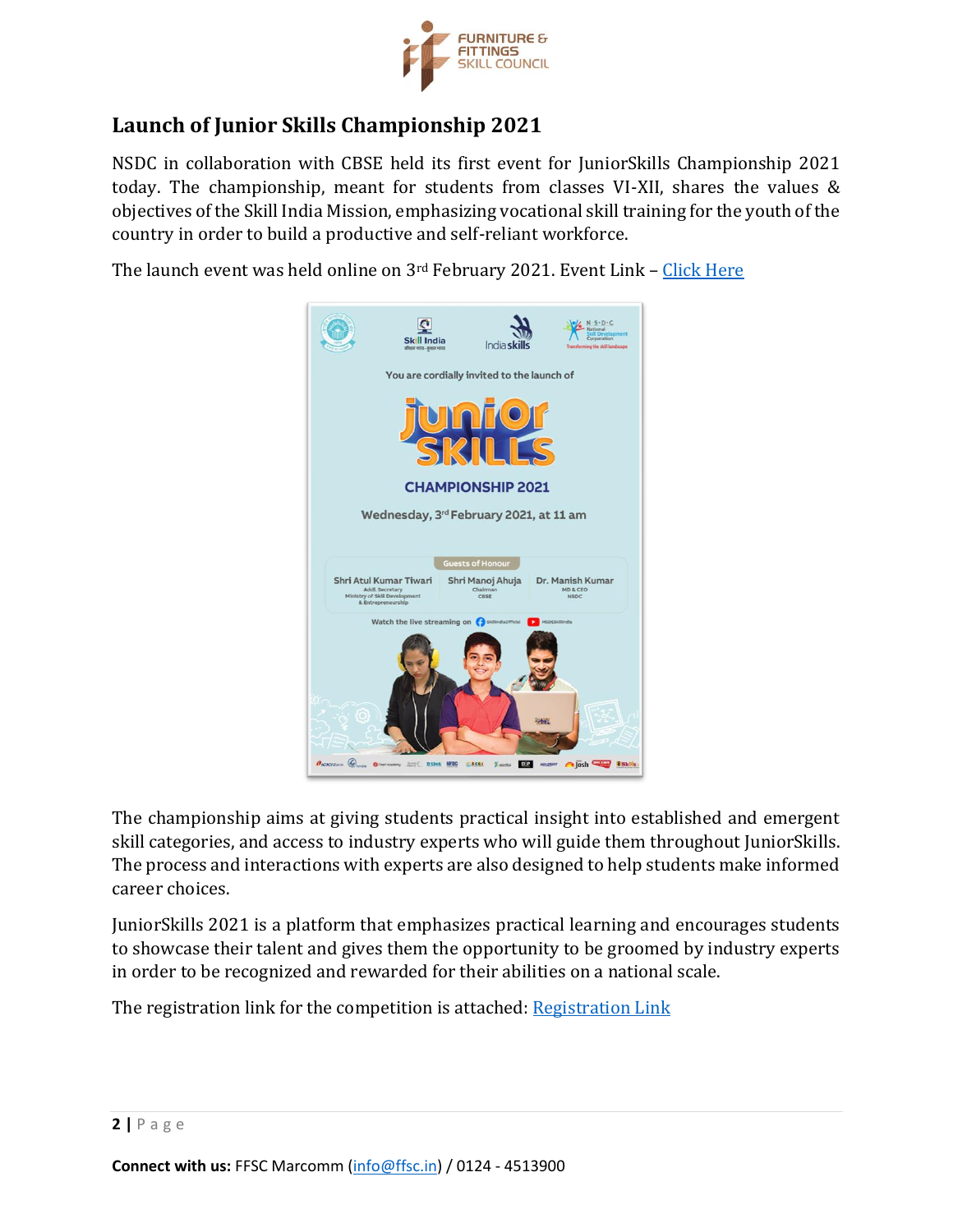

## <span id="page-2-0"></span>**New Training Infrastructure created**

FFSC's Training Partners have added 3 new Training Centers in this quarter to implement training programs under various ongoing schemes. With this addition, the overall tally of affiliated training centers of FFSC across India is now 29.

| <b>Training Centre</b>  | <b>Job Role</b>                   | <b>State</b>   | <b>District</b> |
|-------------------------|-----------------------------------|----------------|-----------------|
| <b>Name</b>             |                                   |                |                 |
| <b>Edujoin Training</b> | Assistant Carpenter - Wooden      | Madhya Pradesh | Betul           |
| Foundation              | Furniture                         |                |                 |
| Gautam Budh Welfare     | Assistant Carpenter - Wooden      | Uttar Pradesh  | Balrampur       |
| Society                 | Furniture                         |                |                 |
| Govt. ITI Karanja Lad   | Lead Carpenter - Wooden Furniture | Maharashtra    | Washim          |

## <span id="page-2-1"></span>**Skill Ambassador Campaign: Recognition of Prior Learning (RPL)**

FFSC sessions in the last phase are ongoing in various locations for **Assistant and Lead Carpenters** with participation from Industry and Academic experts who attend online via video conferencing.

FFSC Team takes the **orientation session** for the candidates by covering the introduction of the skilling ecosystem, COVID-19 protocols to be followed, soft skills, details of the PMKVY scheme its benefits and opportunities through RPL certification.

| <b>SAC RPL 1 Training</b> |       |  |  |
|---------------------------|-------|--|--|
| Total trained this year   | 17664 |  |  |
| <b>Trained this week</b>  | 164   |  |  |
| <b>Till Last Update</b>   | 17500 |  |  |

#### **Orientation Sessions:**



**Location:** Hanumangarh, Rajasthan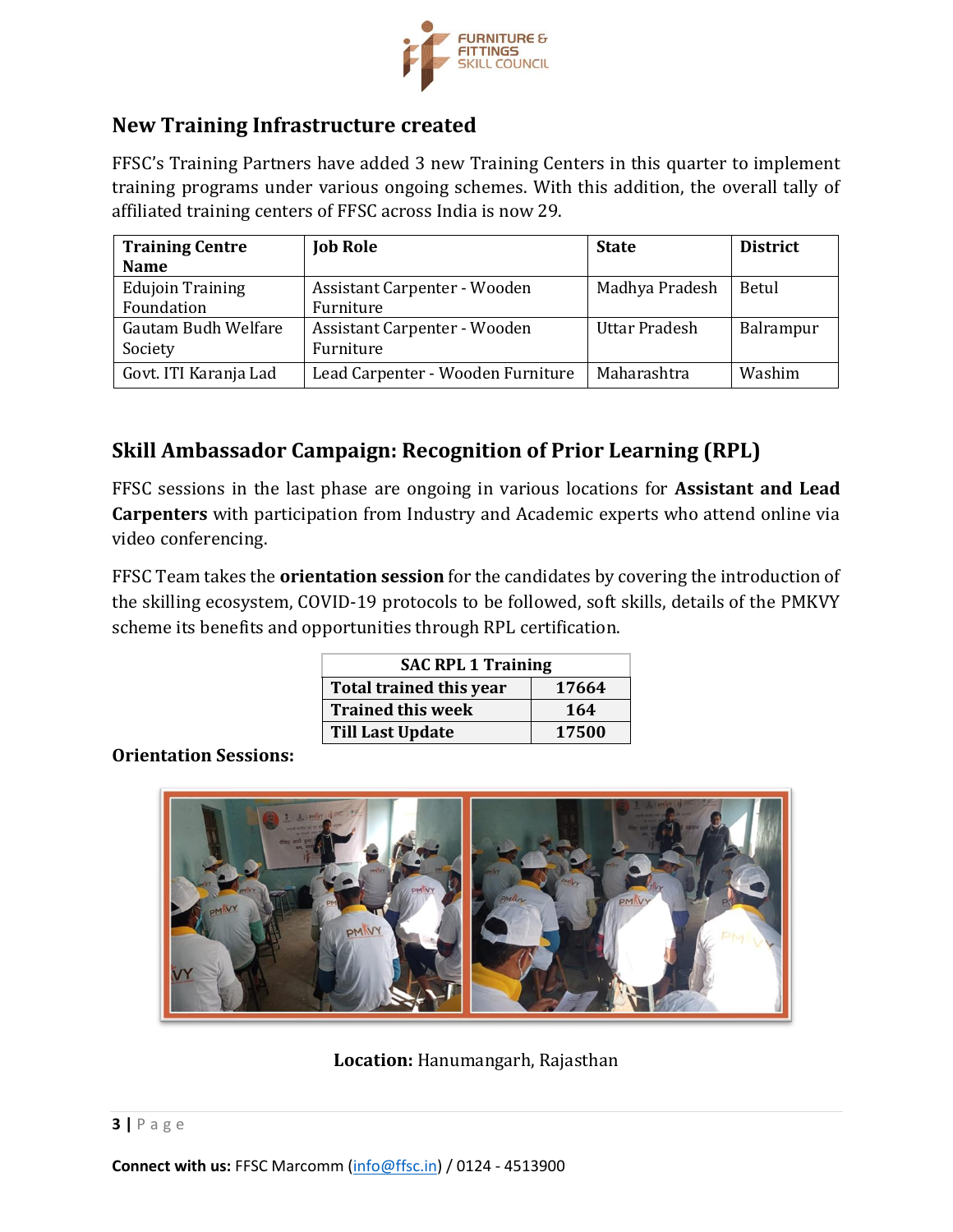

#### **Assessment Sessions:**

Assessment for the candidates conducted online through mobile phones/tablets to attain RPL certification.



## <span id="page-3-0"></span>**Projects under Ministry of Social Justice and Empowerment (MoSJE)**

#### **Industry Orientation session**:

An Online Industry Orientation session was conducted by Ms. Priyanka Bhatia, Narsi Interiors Infrastructure Pvt Ltd, Mumbai on 03/02/2021.

Candidates from the following training batches joined the session:

- 1. STT candidates of NSKFDC scheme 2021\_Auriaya\_UP
- 2. STT candidates of NSKFDC scheme 2021 Hardoi UP
- 3. RPL candidates of NBCFDC scheme 2021\_Cuttack\_ Odisha

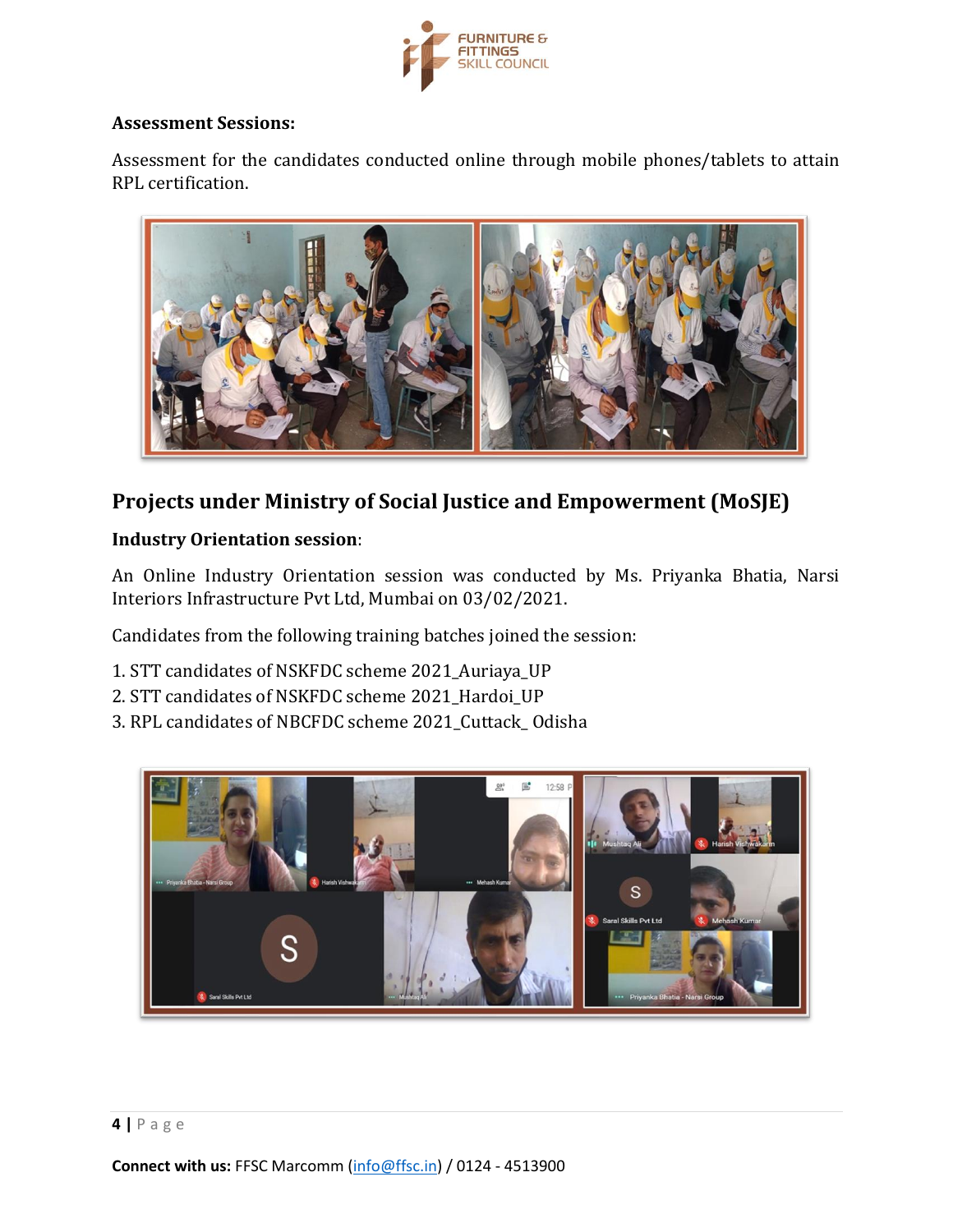

The candidates were briefed by Ms. Bhatia about the importance of safety measures in the carpentry work. He emphasized the safety measures to prevent unnecessary illness or injuries at the workplace. Various safety equipment was also discussed during this meeting.

#### **NSKFDC Workshops:**

Workshops on "Prevention of hazardous cleaning of sewers and septic tanks" were being organized by Furniture and Fittings Skill Council under the banner of National Safai Karamcharis Finance & Development Corporation (NSKFDC), Ministry of Social Justice and Empowerment, Government of India.

The participants in the workshop were made aware about different provisions of Manual Scavenging Acts and Rules along with the ways of prevention of hazardous cleaning of sewers and septic tanks.



Since September 2020, FFSC and its partners have conducted 60 awareness workshops across 6 states. We would like to thank all the implementing organizations for their support in organizing the workshops and we hope the information and techniques will result in less accidents.